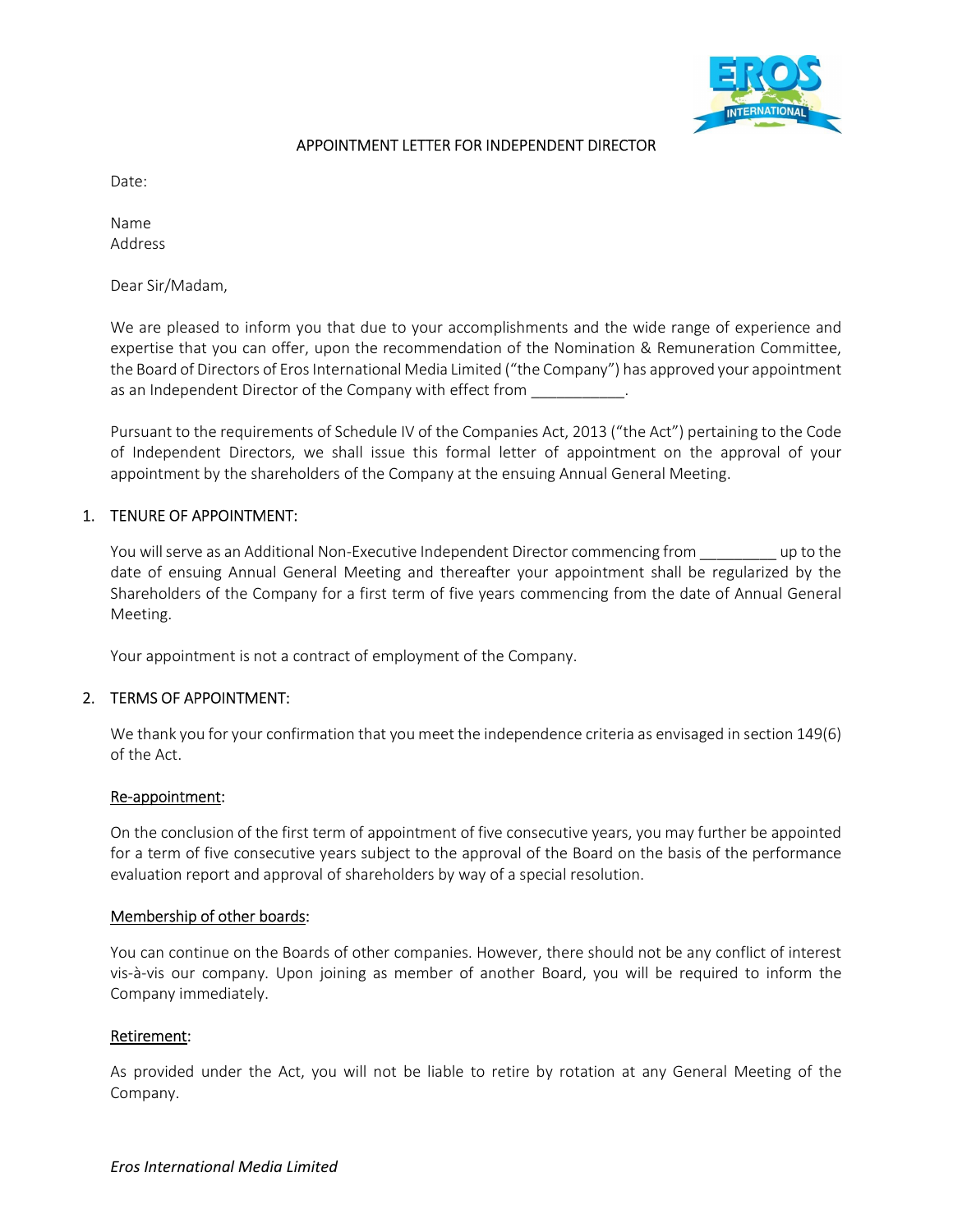

### 3. COMMITTEES OF THE BOARD:

The Company has the following Committees:

- a) Audit Committee
- b) Nomination and Remuneration Committee
- c) Stakeholders Relationship Committee
- d) Corporate Social Responsibility Committee.
- e) Management Committee

You may be requested

- a) To be a Member/Chairman of any one or more Committees/Sub-committees of the Board which may be constituted from time to time.
- b) To be a member on the Board of one or more of the Company's subsidiary.

# 4. ABOUT THE COMPANY:

A brief presentation on the Company stating the organization structure is enclosed with this letter as Annexure A.

### 5. DEVOTION OF TIME:

It is expected that you will give sufficient time, as may be appropriate and essential in line with your responsibilities and duties as an Independent Director.

### 6. REMUNERATION:

As per the provisions of the Act, the maximum limit of remuneration to be paid to all the Non-Executive Directors (NED)/Independent Directors of the Company is capped at 1% of the net profits of the Company.

At present, the Board of Directors has fixed Sitting fees of Rs. 40,000 per meeting of the Board and Committee meetings. You will be entitled to reimbursement of expenses incurred by you, in connection with your attendance at Board, Committee and general meetings.

In addition to the sitting fees, profit related commission would also be payable to you. In determining the amount of this commission, the Nomination & Remuneration Committee of the Company may consider various factors which inter alia include attendance at Board and Committee meetings, Chairmanship of the Board and Committees, contribution to the Board and Committee meetings, providing of guidance and support to senior management of the Company outside of Board meetings, industry practices, performance evaluation and performance of the Company.

# 7. ROLES & FUNCTIONS:

As an independent director, you will be expected to –

- a) Help in bringing an independent judgment to bear on the Board's deliberations especially on issues of strategy, performance, risk management, resources, key appointments and standards of conduct;
- b) Bring an objective view in the evaluation of the performance of board, committees and individual directors;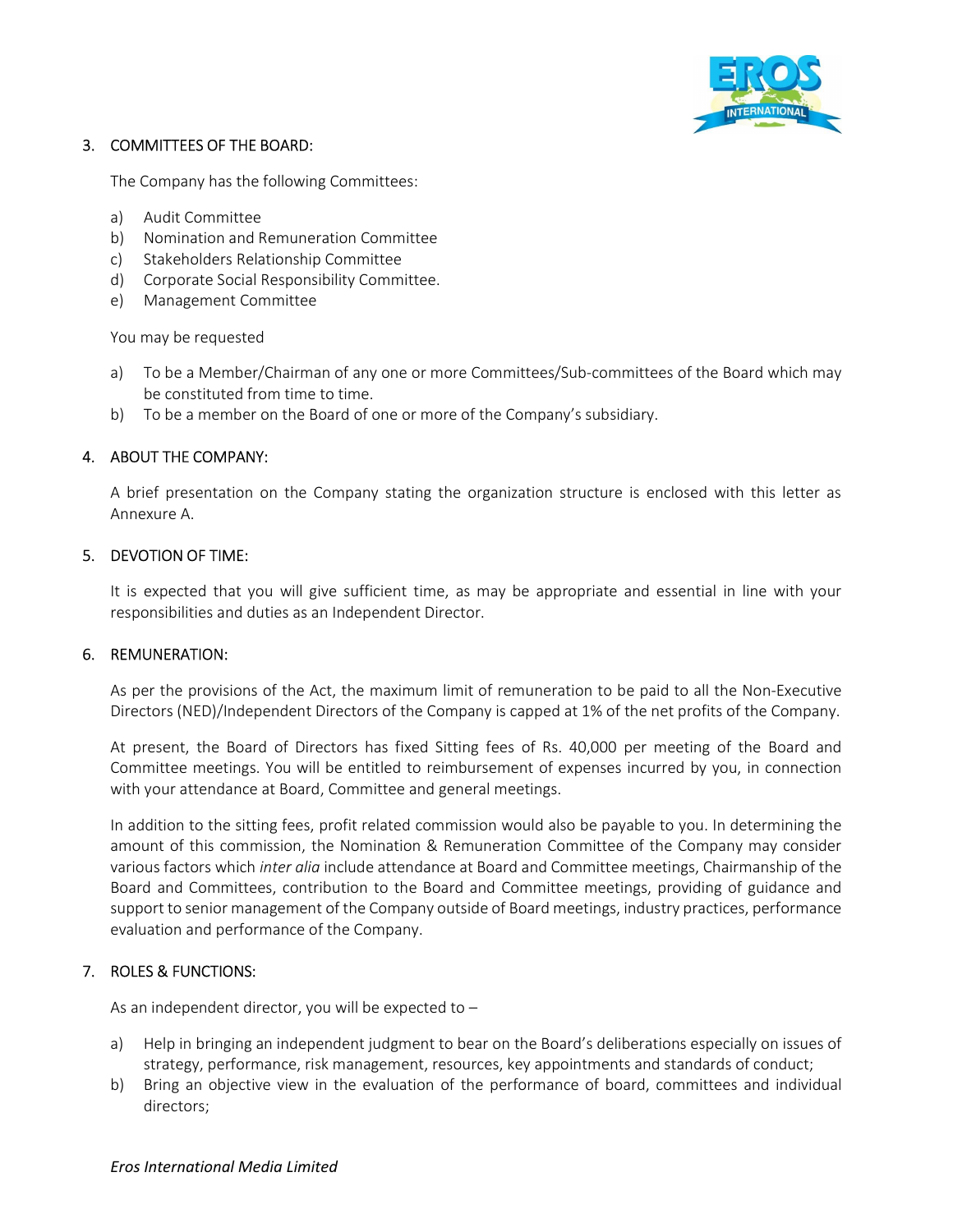

- c) Scrutinize the performance of management in meeting agreed goals and objectives and monitor the reporting of performance;
- d) Ensure the integrity of financial information and that financial controls and the systems of risk management are robust and flexible;
- e) Safeguard and balance the interest of all stakeholders;
- f) Moderate and arbitrate in the interest of the company in situations of conflict between management and shareholder's interest.

# 8. RESPONSIBILITIES & DUTIES:

Following will be your responsibilities and duties –

- a. Updation of your skills, knowledge and familiarity with the Company and the external environment in which it operates;
- b. Seeking appropriate clarification or amplification of information;
- c. Striving to attend and actively participate in all meetings of the Board and Committees of which you are a chairperson/member as well as the general meetings of the Company;
- d. Holding and/or participating actively in the separate meetings of the independent directors of the Company which shall –
	- **•** review the performance of non-independent directors and the Board as a whole;
	- review the performance of the Chairperson of the Company, taking into account the views of executive and non-executive directors;
	- **E** assess the quality, quantity and timeliness of flow of information between the Company management and the Board that is necessary for the Board to effectively and reasonably perform its duties.
- e. Ensuring that your concerns about the running of the Company or a proposed action, are addressed by the Board and, to the extent that are not resolved, insist that your concerns are recorded in the minutes of the Board meeting;
- f. Not unfairly obstructing the functioning of an otherwise proper Board or committee of the Board;
- g. Ensuring adequate deliberations, before approving related party transactions and assuring yourself that the same are in the interests of the Company;
- h. Ensuring that the Company has an adequate and functional vigil mechanism and reporting concerns about unethical behaviour, actual or suspected fraud or violation of the company's code of conduct or ethics policy if any;
- i. Acting within your authority, assist in protecting the legitimate interests of the Company, shareholders and employees;
- j. Not disclosing confidential information, including commercial secrets, technologies, advertising and sales promotion plans, unpublished price sensitive information, unless such disclosure is expressly approved by the Board or required by law.

# 9. PROFESSIONAL CONDUCT:

As an independent director, you shall-

- a. Uphold ethical standards of integrity and probity;
- b. Act objectively and constructively while exercising his duties;
- c. Exercise your responsibilities in a bona fide manner in the interest of the company;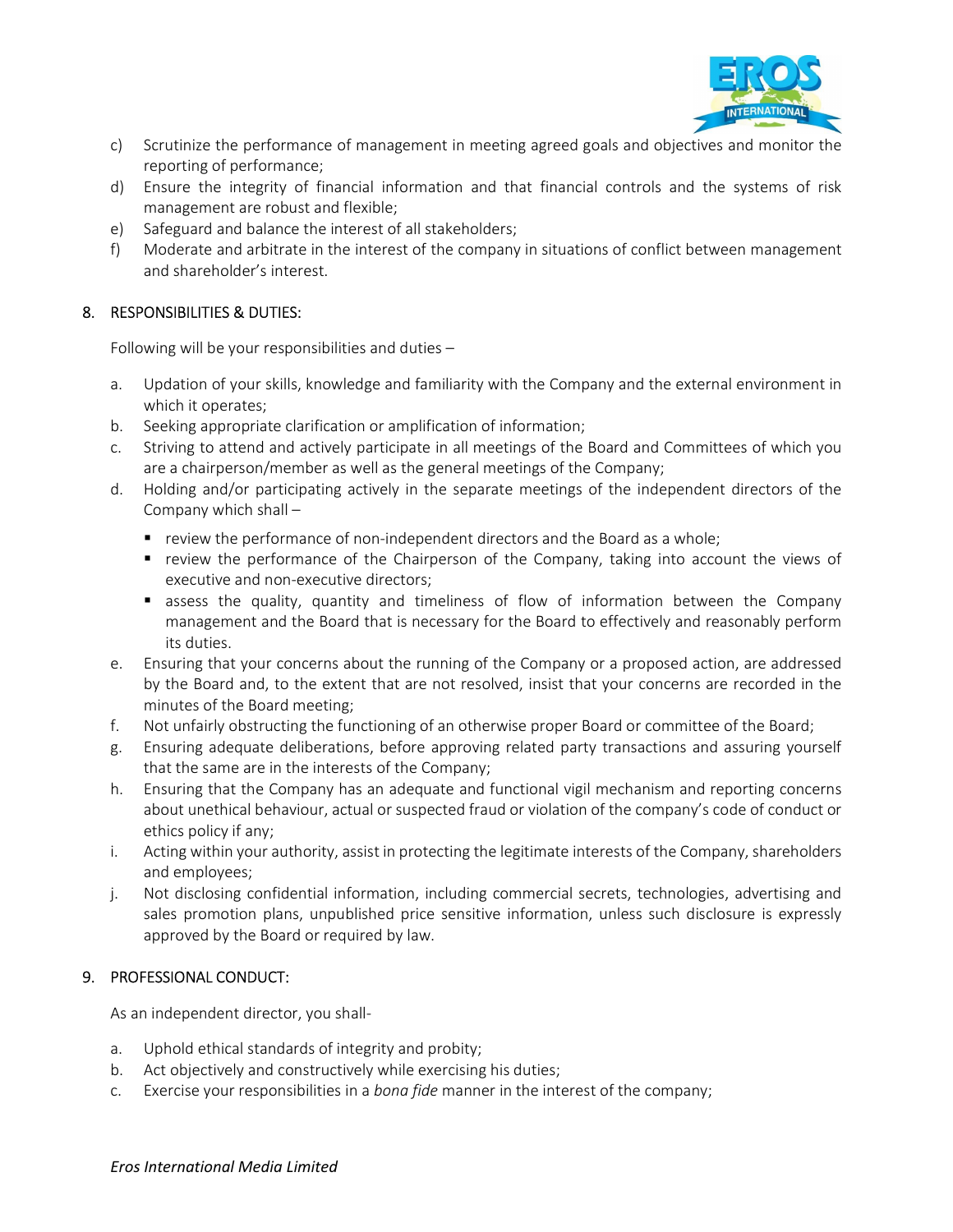

- d. Devote sufficient time and attention to your professional obligations for informed and balanced decision making;
- e. Not allow any extraneous considerations that will vitiate your exercise of objective independent judgment in the paramount interest of the Company as a whole, while concurring in or dissenting from the collective judgment of the Board in its decision making;
- f. Not abuse your position to the detriment of the Company or its shareholders or for the purpose of gaining direct or indirect personal advantage or advantage for any associated person;
- g. Refrain from any action that would lead to loss of your independence;
- h. Where circumstances arise which make an you lose your independence, you must immediately inform the Board accordingly;
- i. Assist the Company in implementing the best corporate governance practices.

### 10. FAMILIARISATION PROGRAMMES:

The Company holds Board meetings at its registered office or at corporate office, and also if necessary, in locations, where it operates. Presentations are made regularly to the Board and the committees where Directors get an opportunity to interact with senior managers. Presentations, inter alia, cover business strategies, management structure, HR policy, management development and succession planning, quarterly and annual results, budgets, review of various policies, review of inter audit, risk management framework, operations of subsidiaries and associates, etc.

You will also be updated about various happenings in the company through e-mails or other relevant modes.

The Company will facilitate your attending seminars/programs/conferences designed to train directors to enhance their role as a non-executive Independent Director.

### 11. CODE OF CONDUCT OF THE COMPANY:

The Company has a well-defined Code of Conduct ensuring proper compliance with necessary regulations. Every Director is expected to abide by the Code of Conduct in complete letter and spirit. Copy of the Company's Code of Conduct is attached as Annexure B for your reference.

### 12. DEALING IN SECURITIES OF THE COMPANY:

Directors are prohibited from dealing in the Company's securities during the period when the trading window is closed. Directors are prohibited from forward dealing in securities of the Company. Also they should not enter into insider trading.

Copy of Eros International Media Limited's Code of Conduct for Prohibition of Insider Trading Regulations and Code for Prohibition of Unfair and Fraudulent Trade Practices are attached herewith as Annexure C for your reference.

### 13. TRANSFER PRICING REGULATIONS:

The Government had introduced certain provisions in the Income Tax Act to ensure that specific domestic transactions between related parties are done at Arm's Length. The Company has to report the prescribed domestic transactions to the income tax authorities for which we request you to give a list of persons/entities which are related to you as per the definition of 'related parties' given in the Domestic Transfer Pricing guideline.